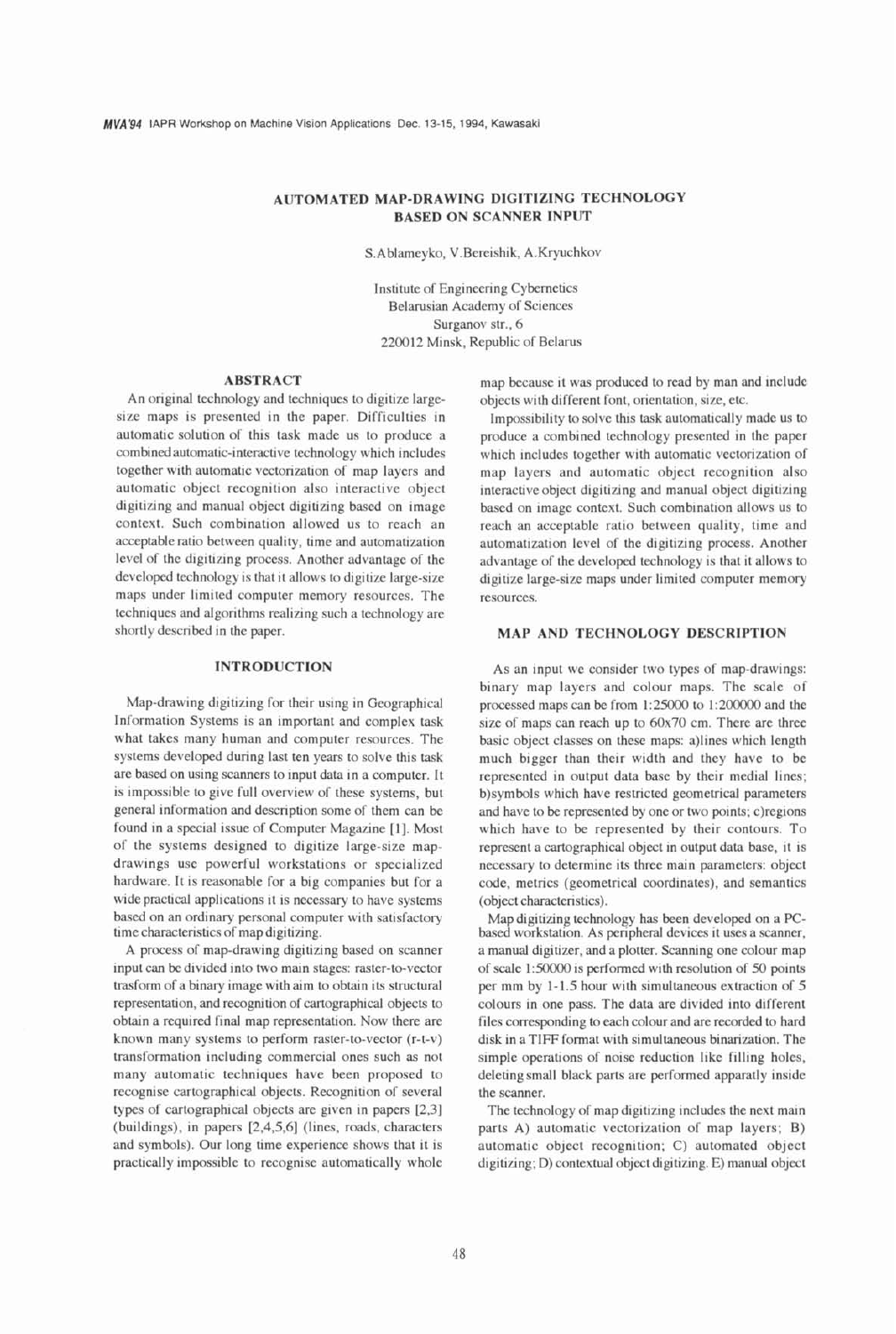digitizing.

It is necessary to note that B, C, and D technology parts are based on the result of image vectorization (A part) such as E part is independent digitizing process and it is used to digitizc maps or their parts which can not be scanned and processcd automatically by some reasons (very bad quality, too complex cartographical scenes, etc.). Figure 1 illustrates the processing technology.



Figuze 1 The technology of map digitizing

# **MAP IMAGE VECTORIZATION AND REPRESENTATION**

The main operations of preprocessing are noise reduction (if necessary), thinning or contouring, and transformation in a vector form with segments and their characteristics extraction. We do not describe algorithms for this step in details such as it was made in some of our papers for example [7]. Shortly it consist in the following.

To store and process scanned binary images, we use a modified run-length image representation obtained from TIFF format. Wc use the same principles for all preprocessing operations because the result of any operation implementation with regard to any line is fully determined only by few adjacent lines. These line stripe is stored in a specially reserved buffer. Each program has access to all of these lines and **can** check and change their pixels using some basic techniques. The lines of the stripe are processed from bottom to top. The stripe moves consequently on the whole image from top to bottom, and all operations are performed during this move. Therefore, after every inspection of the stripe the corresponding operation is fully executed for the top line stripe. This line is removed from the stripe and a new bottom line is introduced.

To process all map-drawing image types, the following variants of raster-to-vector transform have been developed:

- Line-like layers vectorization variant which produces a skeleton description of line objects and symbols.

- Region-like layers vectorization variant which produces a contour description of objccts.

In the result of vectorization, an intermediate vector data base is formed wich is based on three main element types: connected components (CC), segments bounded by feature points and feature points (nodes and end points). Nodes and end points are defined by using a Crossing number.

In accordance with three types of elements on the thinned image we use three-level representation of vector form. The first level contains the information about connected components and their characteristics; the second one - about segments with characteristics; and the third one - about feature points and their arrangement. Detailed description of these levels is given in [7]. This representation allows to easily perform a detection and automatic correction of vectorization defects like gaps, short branches and others and serves as a base for further object interpretation.

### **AUTOMATIC OBJECT RECOGNITION**

At this stage, based on the vector data base we recognise mainly line objects with a given structure (isolines) and roads.

1) To recognise isolines, attribute grammars are used. As terminal elements (TE) the grammars use primitives such as segment of line, gap, point. All the terminal elcments are divided into two groups: constructive and connective TEs. The constructive TEs arc used to obtain the geometrical coordinates of line objects, and the connective TEs are used to connect the constructive TEs in a chain. Each TE has some attributes (features) likc length, thickness, type, etc. The description of lines is obtained by using different combination of TEs.

Recognition process consists of extraction of constructive TEs from vector representation, search of several variants to merge them into chain by using connective TEs, their sorting and refusing false variants on the base of special criteria.

2) The road layer contains buildings which must be represented in output data base by their contours and roads which must be represented by their skeletons. To process such a map layer, a special algorithm has been developed which includes the following steps:

discrimination of all connected components into two classes: buildings and roads by using an average thickness of aconnected component which is obtained from its area and perimeter;

- search of potential beginning of the road and extractiion of the middle line with separation of merged buildings. The algorithm includes the following basic steps: a) search of the beginning of line; b) simultaneous tracing of two line sides with middle line extraction and analysis of branches; c) cutting the branches and storing information about their beginnings; d) branch processing. Obtained information is further used to process main map layer.

# **MANUAL MAP DIGITIZING BY USING CONTEXT**

As it was written before there are two main modcs of manual object digitizing: 1) direct object digitizing; 2) contextual object digitizing. Under the first digitizing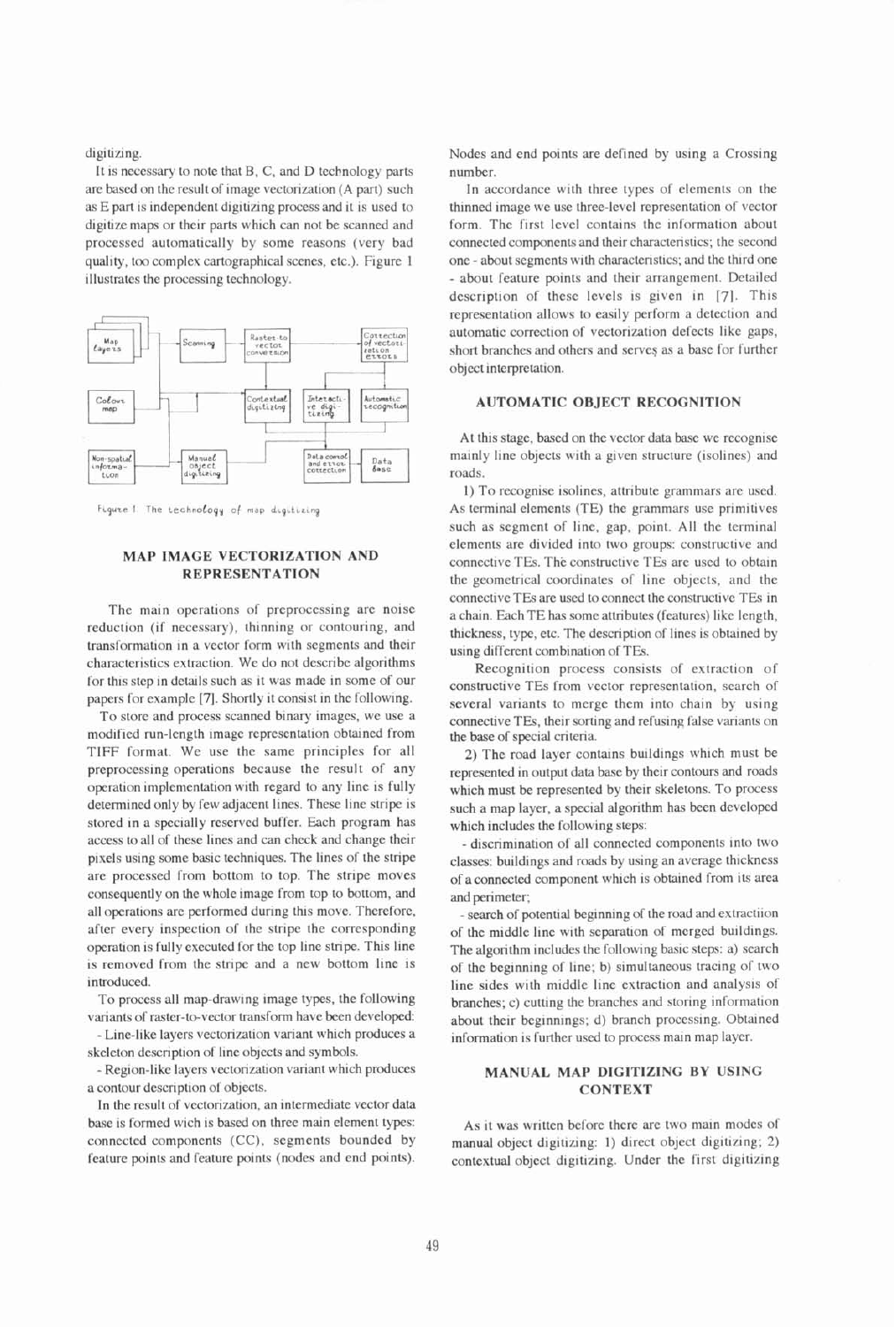mode, the object code and characteristics are input by keyboard and special menu and the object coordinates are digitized by using a manual digitizer connected with PC. The final map representation is formed directly during digitizing.

The contextual object digitizing mode is based on input of a simplified (rough) object coordinates, its characteristics and precise metric information obtained after vectorization process. The idea of this method is to combine and change the rough metric information on precise vector model obtained after the vectorization process and add digitized object characteristics.

The simplified image description (metrics) is based on three main notions: a labeled point, a labeled region, and a labeled set. The labeled point represents coordinates of one marked point and its characteristics and is used to digitize cartographical symbols. The labeled region represents coordinates of boundary which includes objects with the same characteristics. The labeled set represents coordinates of different object types and their characteristics.

This process includes the following stages:

- rough digitizing of object metric information;

- input of object characteristics;

- object interpretation by using the automatically vectorized information and results of the previous stages.

The rough digitizing of object metric information is performed by manual digitizer or on screen of graphical monitor by mouse. Input of object characteristics is performed by a keybord. Then, a correspondance between rough digitized metric information and automatically vectorized information is established and the rough information is changed into a correct one.

#### **AUTOMATED MAP OBJECT DIGITIZING**

This technology part represents a modified automatic object recognition performed under an operator control. It is considered that the most difficult task in map interpretation is input of long twist line-like objects which are represented by line segments in the intermediate data base. To obtain the required final object representation, it is necessary to extract and join all segments forming one object. In this mode, it is made automatically for every object under operator visual control. This process includes two main tasks:

- automatic object and segment analysis in feature points and decision taken to continue the object tracing. The used algorithms are approximately the same as in the automatic recognition but with less strong restrictions.

- interaction with an operator in the places where the program can not take a decision.

Three modes of this process are extracted: automatic, semi-automatic and manual. In the first mode, a program tryes to join the segments during 15 steps automatically under given more free connection rules. In the second mode, the more strong rules are given and the segments are joined if and only if the program is sure in their correct merging. If the program is not sure in a correct merging, it passes to semi-automatic mode and asks the operator help. It extract several variants to continue the object tracing, rank them and propose the best one to the operator. Manual mode is characterised that operator picks segment by segment of digitized object by using a mouse.

# **DATA BASE AND CONTROL OF DIGITIZED INFORMATION**

The result of map digitizing is recorded in a cartographical data base. The data base was realized on a basis of relational model and consists of three files: file of metrics, file of characteristics, and inquiry file. The records in the characteristics and metrics files have a varied length such as the inquiry file record has a fixed length.

The inquiry file contains the following information about object: classificational code, relationships with other objects, references to metrics and semantics. The file of metrics includes a geometrical object coordinates. The file of characteristics contains information about object characteristics.

Control of digital cartographic information includes the following control types: a) logical control of data structure; b) control of metric object descritpion; c) control of semantic object description.

### **RESULTS**

The technology has been realized in map digitizing system based on IBM PCIAT computer in C language **[81.**  This system is used to digitize national maps of Russia and Belarus.

The input binary images are obtained either from black and white layers of maps or colour maps with size A4-A2, scale 1:25000 1:200000 digitized with a resolution of 20 or 40 pixels per 1 mm. The results of some map layers digitizingare shown in Fig.2. It should be noted that one picture shows the result of only map digitizing such as the second one shows a digital map prepared for map producing (with objects in a required form). An average time needed to digitize a Russian map of scale 1:50000 (58x61 cm) including 8000 objects on a minimal system configuration based on IBM PCIAT **386** computer is about **50** hours. An average time of manual digitizing the same map on the systems used now is equal about 150 hours.

### **CONCLUSION**

The main distinctions of this approach from those already existed are:

- combination of different technological processes to digitize maps what allows to obtain acceptable time characteristics and high level of automatization;

- a specialized image vectorization scheme and original raster-tovector transform techniques, which allow to digitize large-size maps in a restricted computer memory;